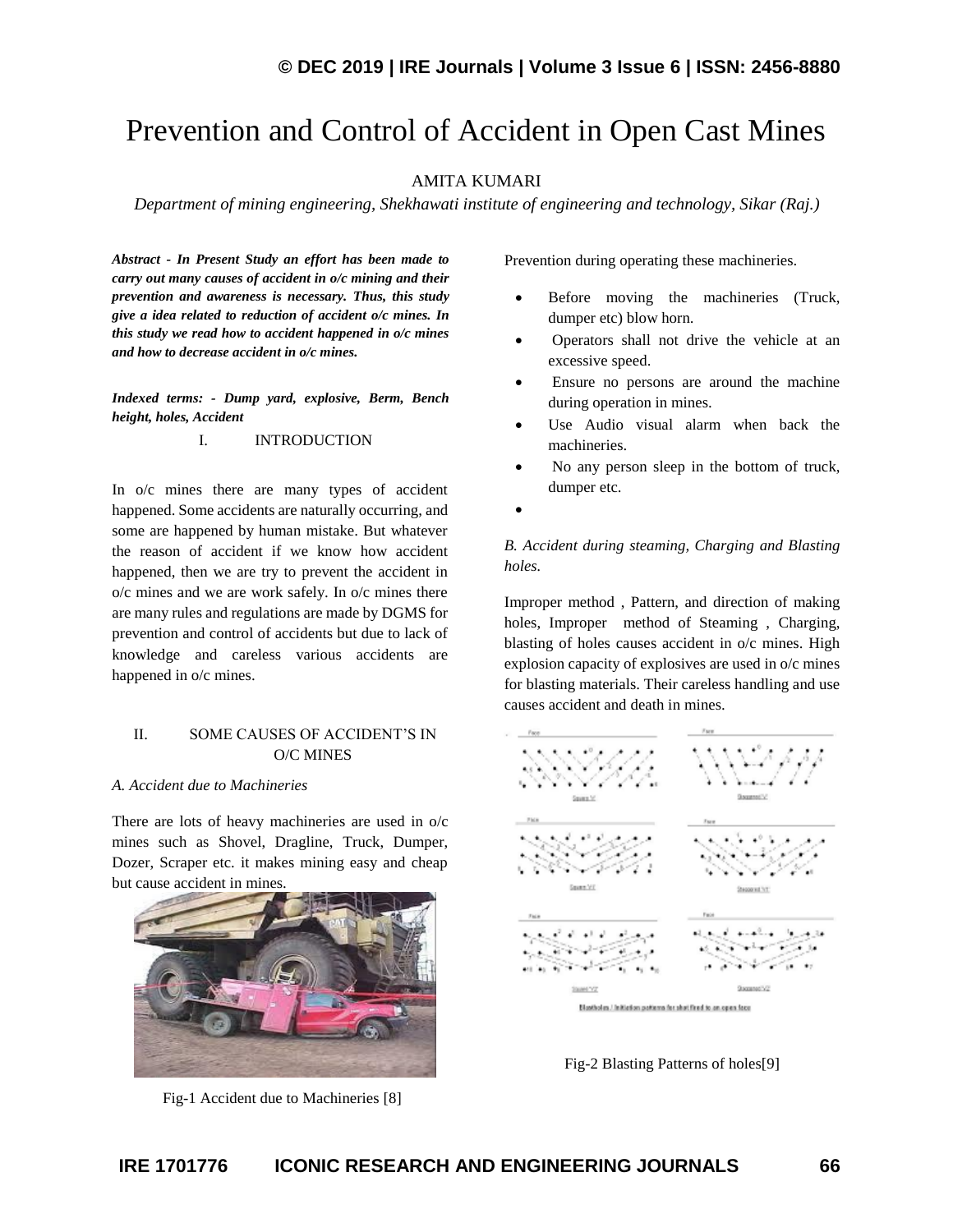# **© DEC 2019 | IRE Journals | Volume 3 Issue 6 | ISSN: 2456-8880**

Prevention during steaming, Charging and Blasting holes.

- Proper method, Pattern and direction should be used.
- Before charging check the crack in holes.
- Don't charge the crack holes.
- Check the temperature of the hole, if the temperature of the hole exceeds 80°c, it shall not be charged.
- Blasting operation shall be under direct supervision of an assistant manager/blasting officer.

#### *C. Accident due to Fly rock.*

Improper blasting cause Flyrock. Flyrock is a major problem of accident not only the works who work in mines but also people who live in near the mines and present during blasting time in mines.



#### Fig-3 Flyrock [10]

Prevention from Flyrock.

- Don't over charged the holes.
- Holes will be stemmed right upto the of the holes, but stemming length shall not be less than the burden.
- Boulders will not put into the drilled holes during stemmed the holes.
- Carefully choose the delay interval between different rows.
- Blasting is carryout by a trained person.

#### *D. Accident due to O/B dump.*

During dumping O/B there are many accident are happened in mines. Lots of death cases are recorded in O/B dump.



## Fig-4 O/B dump [11]

Prevention during dumping O/B in O/B dump yard*.*

- O/b dump area shall be provided with a berm of height 1m or half the dumper wheel diameter.
- Don't dump o/b if any crack and sign of instability is found in dumping yard.
- If dumping area is slippery, it should be necessary to roughed the dumping area by blasting or ripping to a depth of 1-1.5m
- Don't store the water in dumping area.
- Dozer shall not be used for dozing o/b at base of dumping area

## *E. Accident due to improper knowledge of explosive and their handling.*

•

How to explosive carryout in mines and how to handle is the main reason to prevent accident in mines because high power explosives are use in o/c mines and without proper handling and use it create major cause of accident in mines.